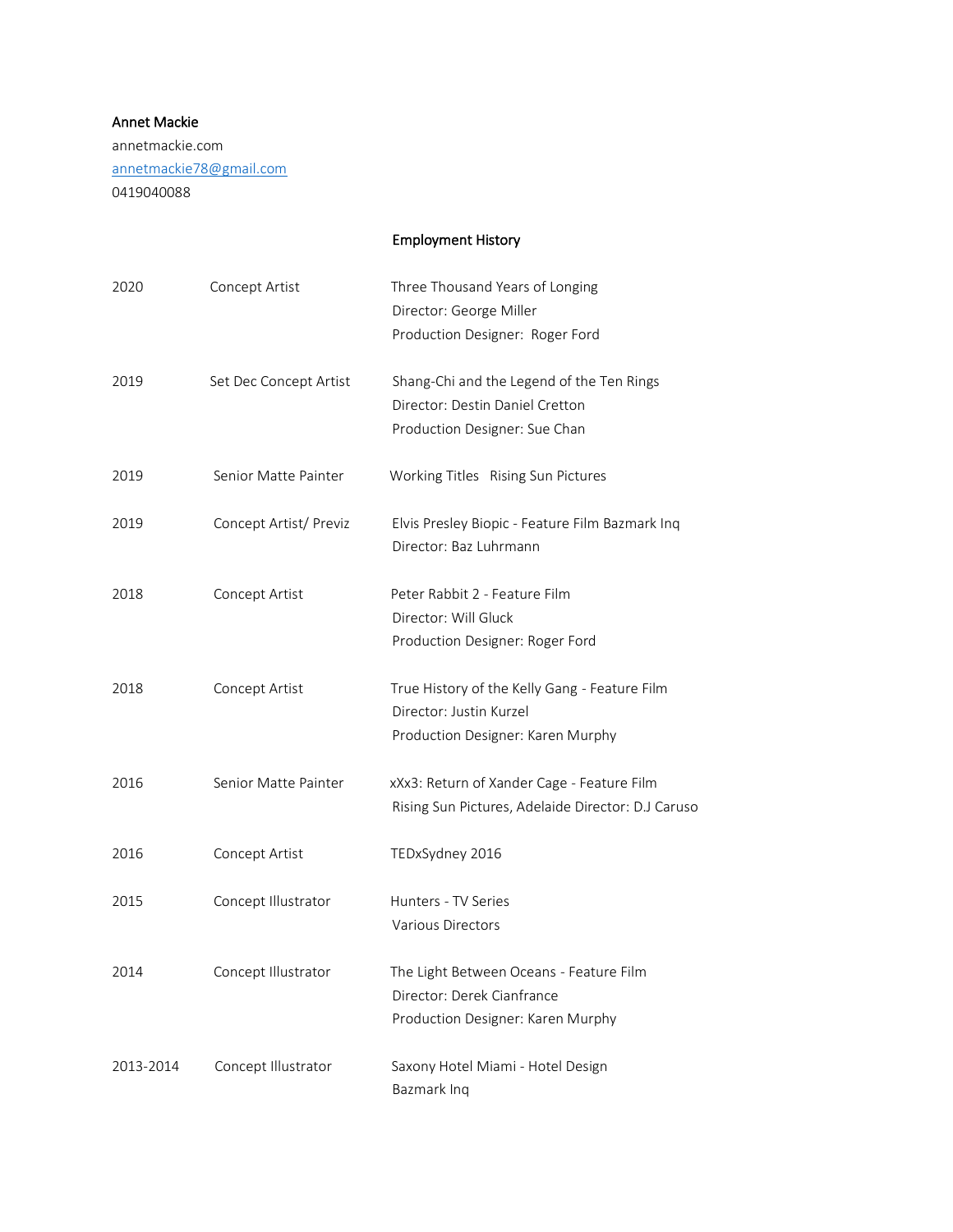| 2011-2013 | Concept Illustrator | The Great Gatsby - Feature Film                                    |
|-----------|---------------------|--------------------------------------------------------------------|
|           |                     | Bazmark Inq                                                        |
|           |                     | Director: Baz Luhrmann,                                            |
|           |                     | Production Designer: Catherine Martin Assoc Designer: Karen Murphy |
| 2010      | Matte Painter       | Harry Potter and the Deathly Hallows: Part 1 Feature Film          |
|           |                     | Rising Sun Pictures, Adelaide Director: David Yates                |
|           |                     | VFX Supervisor: Sean Mathiesen                                     |
| 2010      | Matte Painter       | The Dragon Pearl - Feature Film                                    |
|           |                     | Rising Sun Pictures, Adelaide Director: Mario Andreacchio,         |
|           |                     | VFX Supervisor: John Dietz                                         |
| 2009-10   | Matte Painter       | Vancouver Winter Olympics Opening Ceremony                         |
|           |                     | Spinifex Group, Sydney                                             |
|           |                     | Director: Bucky Gunts                                              |
| 2009-10   | Matte Painter       | Cinderella on Ice - Event Spinifex Group, Sydney                   |
|           |                     | Artistic Director: Tony Mercer                                     |
| 2008-9    | Matte Painter       | Knowing - Feature Film Animal Logic, Sydney                        |
|           |                     | Director: Alex Proyas                                              |
|           |                     | VFX Supervisor: Andrew Jackson                                     |
| 2008      | Concept Artist      | Narnia: Voyage of the Dawn Treader Feature Film                    |
|           |                     | Director: Michael Apted                                            |
|           |                     | Production Designer: Barry Robison                                 |
| 2007-8    | Concept Artist      | The Pacific - HBO TV series                                        |
|           |                     | Director: Tony To                                                  |
|           |                     | Production Designer: Tony Pratt                                    |
| 2007      | Concept Artist/     | The Ruins - Feature Film Prosthetics                               |
|           |                     | Director: Carter Smith                                             |
|           |                     | Production Designer: Grant Major                                   |
| 2005-6    | Creative Director   | IXION Interactive P/L Agency                                       |
|           |                     | Online advertising, print design & web design                      |